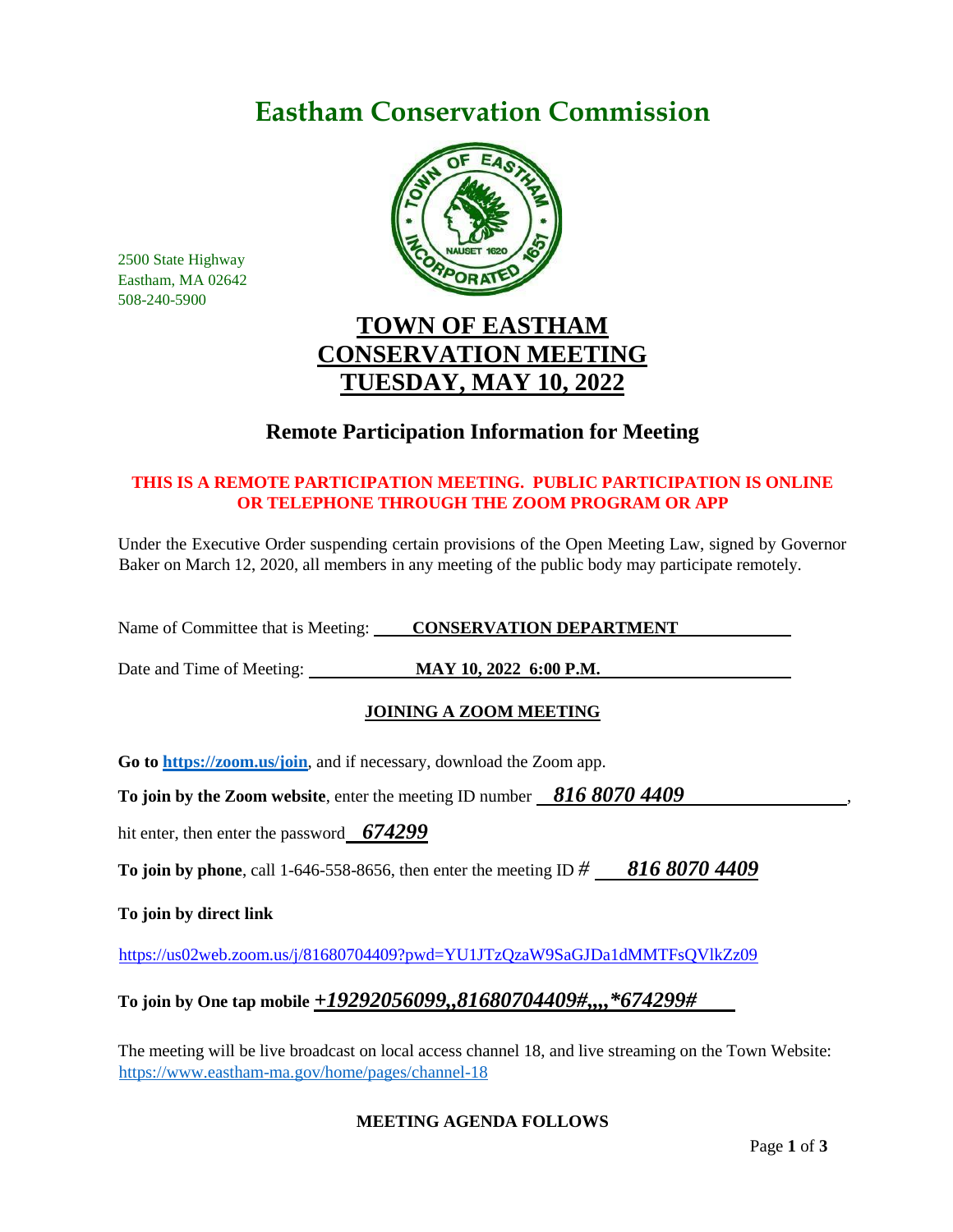# **Eastham Conservation Commission**

2500 State Highway Eastham, MA 02642 508-240-5900



### **AGENDA**

**Conservation Commission Meeting 6:00 P.M, Tuesday, May 10, 2022 Earle Mountain Room Eastham Town Hall 2500 State Highway Eastham, MA. 02642**

### **REMOTE PARTICIPATION ONLY (See Conservation Commission Website for Details)**

The Eastham Conservation Commission will hold a public meeting on Tuesday, May 10, 2022 at 6:00 PM pursuant to Massachusetts General Law (MGL) Ch. 30A, Sections 18-25 (Open Meeting Law), MGL Ch. 131, Section 40 (Wetlands Protection Act) and Ch. 155 of the Code of the Town of Eastham (Eastham Wetlands Protection Bylaw), in order to consider the following:

### **PUBLIC HEARINGS**

**Continuation of Notice of Intent filed by Michael Enos.** Applicant proposes after the fact filing of mitigation for unapproved site work at property located at 90 Log Cabin Road, Map 07, Parcel 163.

**Continuation of Notice of Intent filed by John and Dawn Geyer.** Applicant proposes reconstruction of a rock revetment with an increase in elevation and nourishment at property located at 245 Sparrow Road, Map 04, Parcel 187.

**Continuation of Notice of Intent filed by Andrew and Katherine Vilardo.** Applicant proposes reconstruction of a rock revetment with an increase in elevation and nourishment at property located at 265 Sparrow Road, Map 04, Parcel 186.

**Continued of Notice of Intent filed by Sara Zobel & John Sheehan.** Applicant proposes additions and alterations to the main dwelling, detached garage and studio, new septic system and mitigation at property located at 715 Bridge Road, Map 19, Parcel 004. – Applicant requested a continuation until May 24, 2022.

#### **ADMINISTRATIVE MATTERS**

**Request for Certificate of Compliance for SE 19-1691** for the removal of an existing dwelling and construction of a new dwelling at property located at 385 Shurtleff Rd., Map 07 Parcel 163.

**Continuation of Request for Certificate of Compliance for SE 19-492** for clearing a right of way to Great Pond and establishing a grass and beach area at property located at 15 and 25 Beehive Road, Map 11, Parcel 221A and 221B.